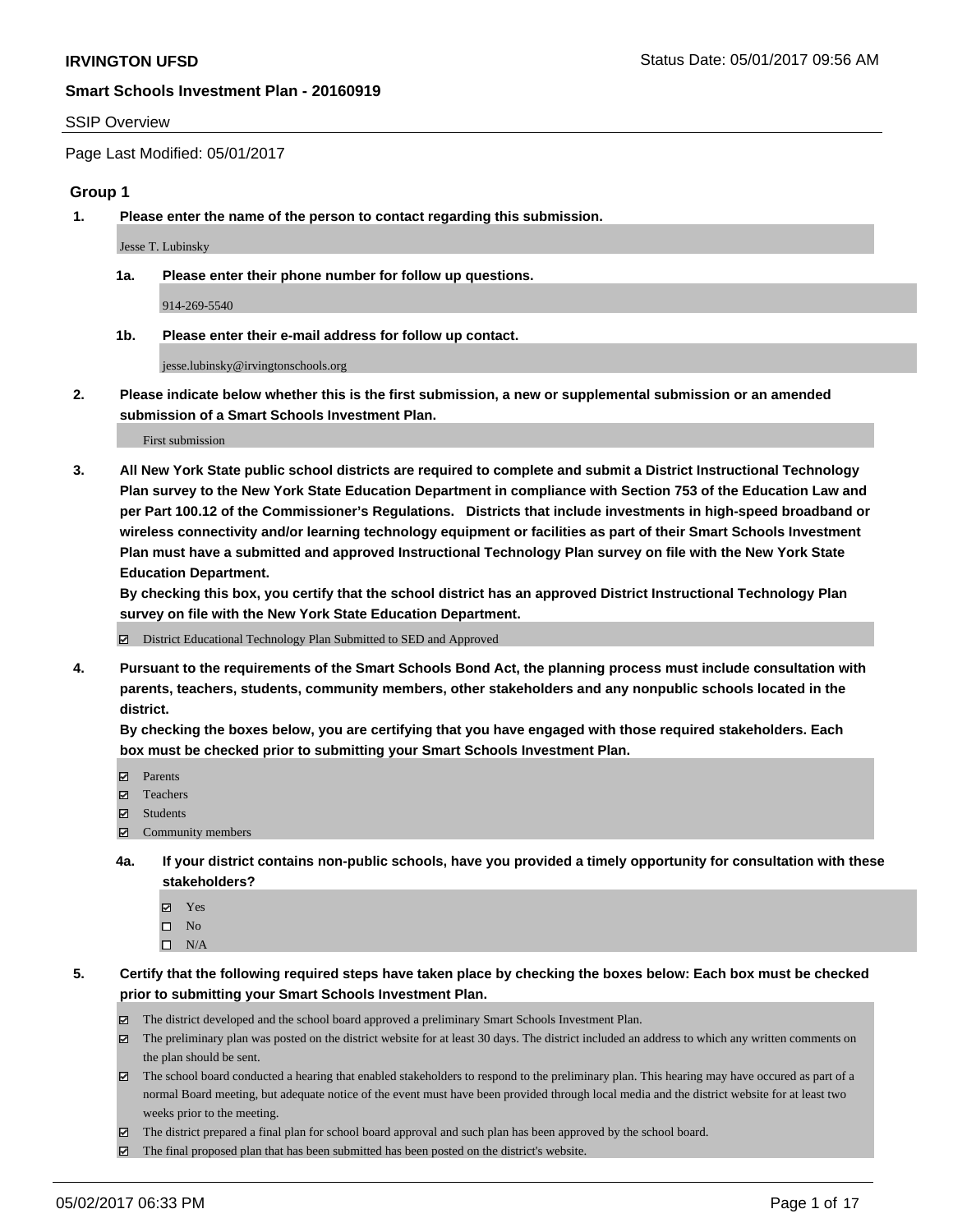### SSIP Overview

Page Last Modified: 05/01/2017

**5a. Please upload the proposed Smart Schools Investment Plan (SSIP) that was posted on the district's website, along with any supporting materials. Note that this should be different than your recently submitted Educational Technology Survey. The Final SSIP, as approved by the School Board, should also be posted on the website and remain there during the course of the projects contained therein.**

IrvingtonUFSDPreliminarySmartSchoolsInvestmentPlan.pdf

**5b. Enter the webpage address where the final Smart Schools Investment Plan is posted. The Plan should remain posted for the life of the included projects.**

http://www.irvingtonschools.org/pages/Irvington\_UFSD/District/Departments/Curriculum\_and\_Instruction/Technology/Irvington\_UFSD\_Preliminary \_Sma

**6. Please enter an estimate of the total number of students and staff that will benefit from this Smart Schools Investment Plan based on the cumulative projects submitted to date.**

2,500

**7. An LEA/School District may partner with one or more other LEA/School Districts to form a consortium to pool Smart Schools Bond Act funds for a project that meets all other Smart School Bond Act requirements. Each school district participating in the consortium will need to file an approved Smart Schools Investment Plan for the project and submit a signed Memorandum of Understanding that sets forth the details of the consortium including the roles of each respective district.**

 $\Box$  The district plans to participate in a consortium to partner with other school district(s) to implement a Smart Schools project.

**8. Please enter the name and 6-digit SED Code for each LEA/School District participating in the Consortium.**

| <b>Partner LEA/District</b> | ISED BEDS Code |
|-----------------------------|----------------|
| (No Response)               | (No Response)  |

**9. Please upload a signed Memorandum of Understanding with all of the participating Consortium partners.**

(No Response)

**10. Your district's Smart Schools Bond Act Allocation is:**

\$277,051

**11. Enter the budget sub-allocations by category that you are submitting for approval at this time. If you are not budgeting SSBA funds for a category, please enter 0 (zero.) If the value entered is \$0, you will not be required to complete that survey question.**

|                                       | Sub-<br>Allocations |
|---------------------------------------|---------------------|
| School Connectivity                   | 185,833             |
| Connectivity Projects for Communities | $\overline{0}$      |
| <b>Classroom Technology</b>           | $\overline{0}$      |
| Pre-Kindergarten Classrooms           | $\Omega$            |
| Replace Transportable Classrooms      | $\mathbf 0$         |
| High-Tech Security Features           | $\Omega$            |
| Totals:                               | 185,833             |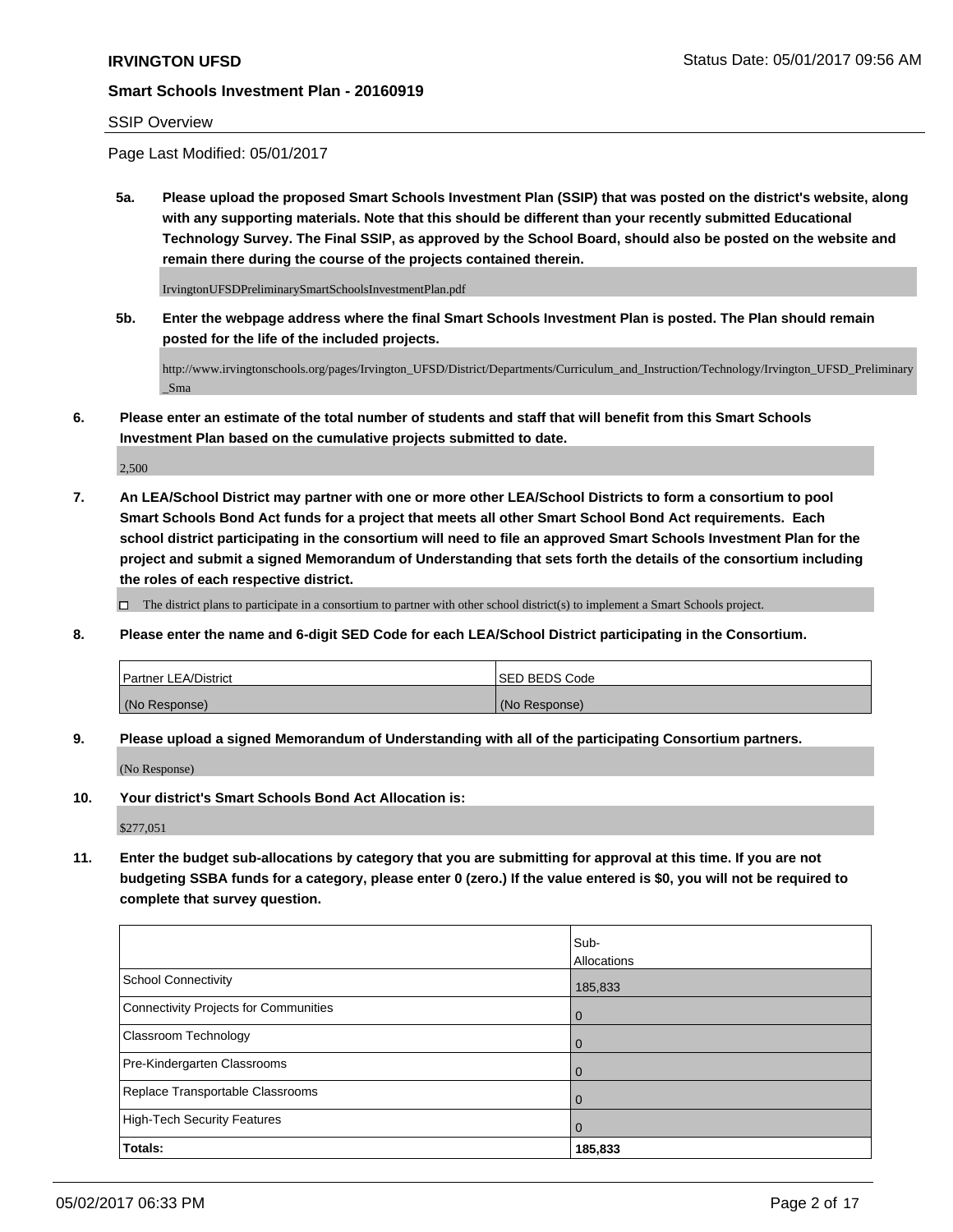### School Connectivity

Page Last Modified: 04/28/2017

## **Group 1**

- **1. In order for students and faculty to receive the maximum benefit from the technology made available under the Smart Schools Bond Act, their school buildings must possess sufficient connectivity infrastructure to ensure that devices can be used during the school day. Smart Schools Investment Plans must demonstrate that:**
	- **sufficient infrastructure that meets the Federal Communications Commission's 100 Mbps per 1,000 students standard currently exists in the buildings where new devices will be deployed, or**
	- **is a planned use of a portion of Smart Schools Bond Act funds, or**
	- **is under development through another funding source.**

**Smart Schools Bond Act funds used for technology infrastructure or classroom technology investments must increase the number of school buildings that meet or exceed the minimum speed standard of 100 Mbps per 1,000 students and staff within 12 months. This standard may be met on either a contracted 24/7 firm service or a "burstable" capability. If the standard is met under the burstable criteria, it must be:**

**1. Specifically codified in a service contract with a provider, and**

**2. Guaranteed to be available to all students and devices as needed, particularly during periods of high demand, such as computer-based testing (CBT) periods.**

**Please describe how your district already meets or is planning to meet this standard within 12 months of plan submission.**

Some of the funds that we have allocated for use in the School Connectivity category have been allocated towards the purchase of new firewall hardware which will be able to support the necessary bandwidth in order for us to meet the requirement. Our current hardware is maxed out in that regard. Purchase of this new equipment will allow us to support 300 Mbps which would be good for 3000 students. Currently our district only has a bit under 2000 and even with staff using the network, we would have more than enough bandwidth to support our existing enrollment and growth.

- **1a. If a district believes that it will be impossible to meet this standard within 12 months, it may apply for a waiver of this requirement, as described on the Smart Schools website. The waiver must be filed and approved by SED prior to submitting this survey.**
	- By checking this box, you are certifying that the school district has an approved waiver of this requirement on file with the New York State Education Department.

#### **2. Connectivity Speed Calculator (Required)**

|                  | Number of<br><b>Students</b> | Multiply by<br>100 Kbps | Divide by 1000 Current Speed<br>to Convert to<br>Reauired<br>Speed in Mb | l in Mb | Expected<br>Speed to be<br>Attained Within   Required<br>12 Months | <b>Expected Date</b><br><b>When</b><br>Speed Will be<br>Met |
|------------------|------------------------------|-------------------------|--------------------------------------------------------------------------|---------|--------------------------------------------------------------------|-------------------------------------------------------------|
| Calculated Speed | 1.750                        | 175.000                 | 175                                                                      | 100     | 300                                                                | 10/17                                                       |

## **3. Describe how you intend to use Smart Schools Bond Act funds for high-speed broadband and/or wireless connectivity projects in school buildings.**

As mentioned previously, the purchase of a new firewall will allow us to upgrade our bandwidth to over 120 Mbps in excess of what we currently need to support students. Additionally, these funds are critical in allowing us to obtain the wiring and wireless infrastructure hardware needed to provide wireless network access to our two elementary school buildings. Currently, we are supplementing them through the use of wireless access points that are connected to our existing flat network. This requires us to move the access point along with the devices to another room if we need to and this provides us with no management or control of the device remotely. Clearly this is an undesirable and unsustainable model. We are eager to get these buildings up and running with their own wireless networks so that we can begin to provide teachers and students with the tools necessary to improve their teaching pedagogy, learning outcomes, and classroom environments through the use of mobile technologies which the infrastructure acquired through these funds would support.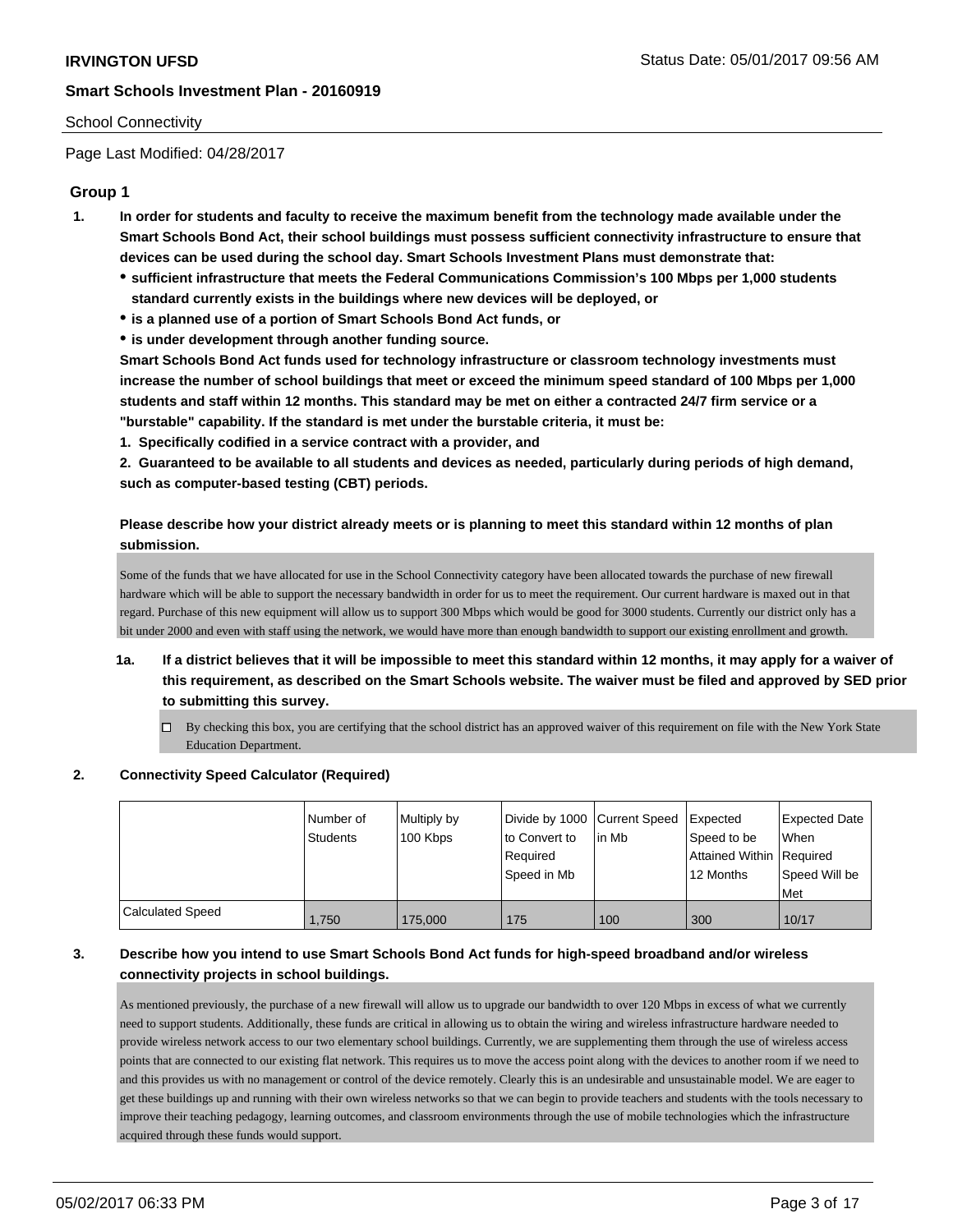### School Connectivity

Page Last Modified: 04/28/2017

**4. Describe the linkage between the district's District Instructional Technology Plan and the proposed projects. (There should be a link between your response to this question and your response to Question 1 in Part E. Curriculum and Instruction "What are the district's plans to use digital connectivity and technology to improve teaching and learning?)**

Our district's technology plan features seven primary goal areas. The first of which is Mobile Student Centered Computing. The purpose of this goal as taken from our plan is to create "a computing environment that, encourages creativity and innovation, facilitates communication and collaboration, supports research and access to digital content, increases critical thinking and problem solving opportunities, and promotes the proper use of information and technology. Learners will be encouraged and supported, to apply their personally owned technology in teaching and learning when appropriate." Under the specifics of this plan, we have identified implementing wireless networks and rolling out devices utilizing that network as a critical component of implementation. In our plan we list exemplars/evidence of positive impact on student achievement that we believe will be realized as a result of putting this technology into place. Among these are:

- Learning activities are enhanced by the availability of access to devices and information.
- Increased student and teacher motivation and engagement in learning process.
- Evidence of student empowerment (increased ownership of learning).
- Students and teachers engaged in teaching and learning.
- Technology used anytime, anywhere.
- **5. If the district wishes to have students and staff access the Internet from wireless devices within the school building, or in close proximity to it, it must first ensure that it has a robust Wi-Fi network in place that has sufficient bandwidth to meet user demand.**

#### **Please describe how you have quantified this demand and how you plan to meet this demand.**

We already have a robust Wi-Fi network in place at our secondary school campus where our middle school and high school reside. This network began using a coverage model before building up into a saturation model where students and staff can access the Internet from mobile devices from almost any area of the campus. In addition, our schools have begun to roll out our BYOD (Bring Your Own Device) program where students are encouraged to use their own devices in order to access the network for instructional purposes.

Our goal is to use these SSB funds to create a full saturation model where we have one access point per classroom throughout the entire school district. We will also have two wireless controllers which will allow us to track and monitor SSIDs, individual access points, coverage, and devices. Employing this type of setup will allow us to manage the wireless network efficiently.

Based on our calculations, the current model will require us to expand our bandwidth which is why this SSB submission includes not only the addition of Wi-Fi infrastructure for both of our elementary buildings but a new firewall that will allow us to blow past our needed bandwidth. We have already budgeted for increasing our bandwidth with our Internet Service Provider as soon as the new hardware is in place.

**6. As indicated on Page 5 of the guidance, the Office of Facilities Planning will have to conduct a preliminary review of all capital projects, including connectivity projects.**

**Please indicate on a separate row each project number given to you by the Office of Facilities Planning.**

| Project Number        |  |
|-----------------------|--|
| 66-04-02-02-7-999-002 |  |

**7. Certain high-tech security and connectivity infrastructure projects may be eligible for an expedited review process as determined by the Office of Facilities Planning.**

**Was your project deemed eligible for streamlined review?**

No

**8. Include the name and license number of the architect or engineer of record.**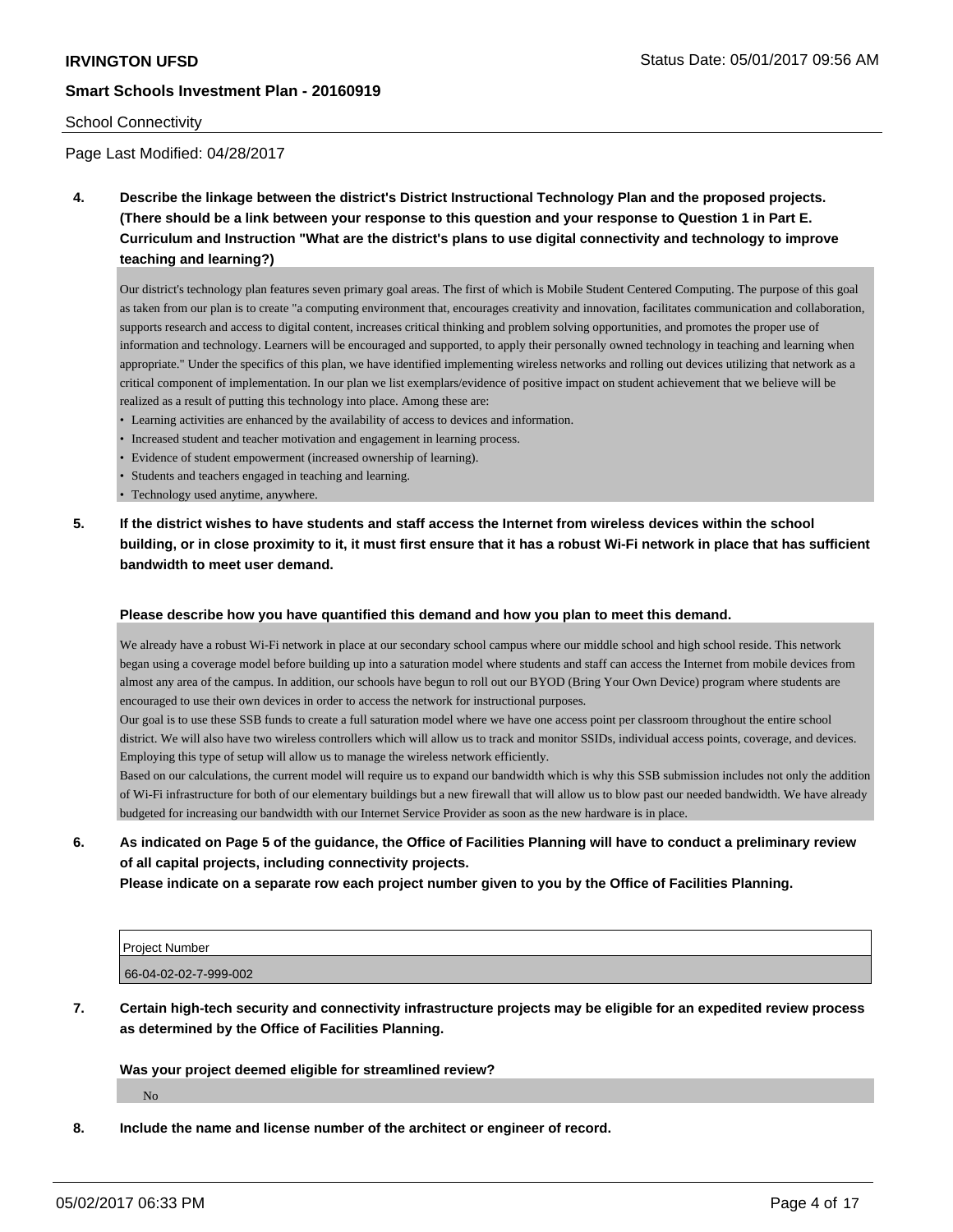## School Connectivity

Page Last Modified: 04/28/2017

| Name             | License Number |
|------------------|----------------|
| Michael McGovern | 22257          |
| (No Response)    | (No Response)  |

**9. If you are submitting an allocation for School Connectivity complete this table. Note that the calculated Total at the bottom of the table must equal the Total allocation for this category that you entered in the SSIP Overview overall budget.** 

|                                            | Sub-<br>Allocation |
|--------------------------------------------|--------------------|
| Network/Access Costs                       | 121,675            |
| <b>Outside Plant Costs</b>                 | $\overline{0}$     |
| School Internal Connections and Components | 64,158             |
| <b>Professional Services</b>               | (No Response)      |
| Testing                                    | $\overline{0}$     |
| Other Upfront Costs                        | $\mathbf 0$        |
| <b>Other Costs</b>                         | $\overline{0}$     |
| Totals:                                    | 185,833            |

**10. Please detail the type, quantity, per unit cost and total cost of the eligible items under each sub-category. This is especially important for any expenditures listed under the "Other" category. All expenditures must be eligible for tax-exempt financing to be reimbursed through the SSBA. Sufficient detail must be provided so that we can verify this is the case. If you have any questions, please contact us directly through smartschools@nysed.gov. NOTE: Wireless Access Points should be included in this category, not under Classroom Educational Technology, except those that will be loaned/purchased for nonpublic schools.**

| Select the allowable expenditure | Item to be purchased                               | Quantity | Cost per Item | <b>Total Cost</b> |
|----------------------------------|----------------------------------------------------|----------|---------------|-------------------|
| type.                            |                                                    |          |               |                   |
| Repeat to add another item under |                                                    |          |               |                   |
| each type.                       |                                                    |          |               |                   |
| Network/Access Costs             | Meru Access Points AP832i                          | 75       | 712           | 53,400            |
| Network/Access Costs             | <b>Fortinet Firewall</b>                           |          | 10,000        | 10,000            |
| Network/Access Costs             | Cisco Catalyst 3850 Switches                       |          | 7,500         | 52,500            |
| <b>Connections/Components</b>    | <b>Cisco Expansion Modules</b>                     | 3        | 1,680         | 5,040             |
| <b>Connections/Components</b>    | Cisco SFP Transceiver Modules                      | 8        | 862           | 6,896             |
| <b>Connections/Components</b>    | Cisco SFP mini-GBIC Transceiver                    | 2        | 663           | 1,326             |
|                                  | Module                                             |          |               |                   |
| <b>Connections/Components</b>    | CAT5 and Fiber Cables                              | 2        | 500           | 1,000             |
| <b>Connections/Components</b>    | AP Infrastructure Cable Wiring and<br>Installation | 27       | 1,848         | 49,896            |
| Network/Access Costs             | AP Licensing                                       | 75       | 77            | 5,775             |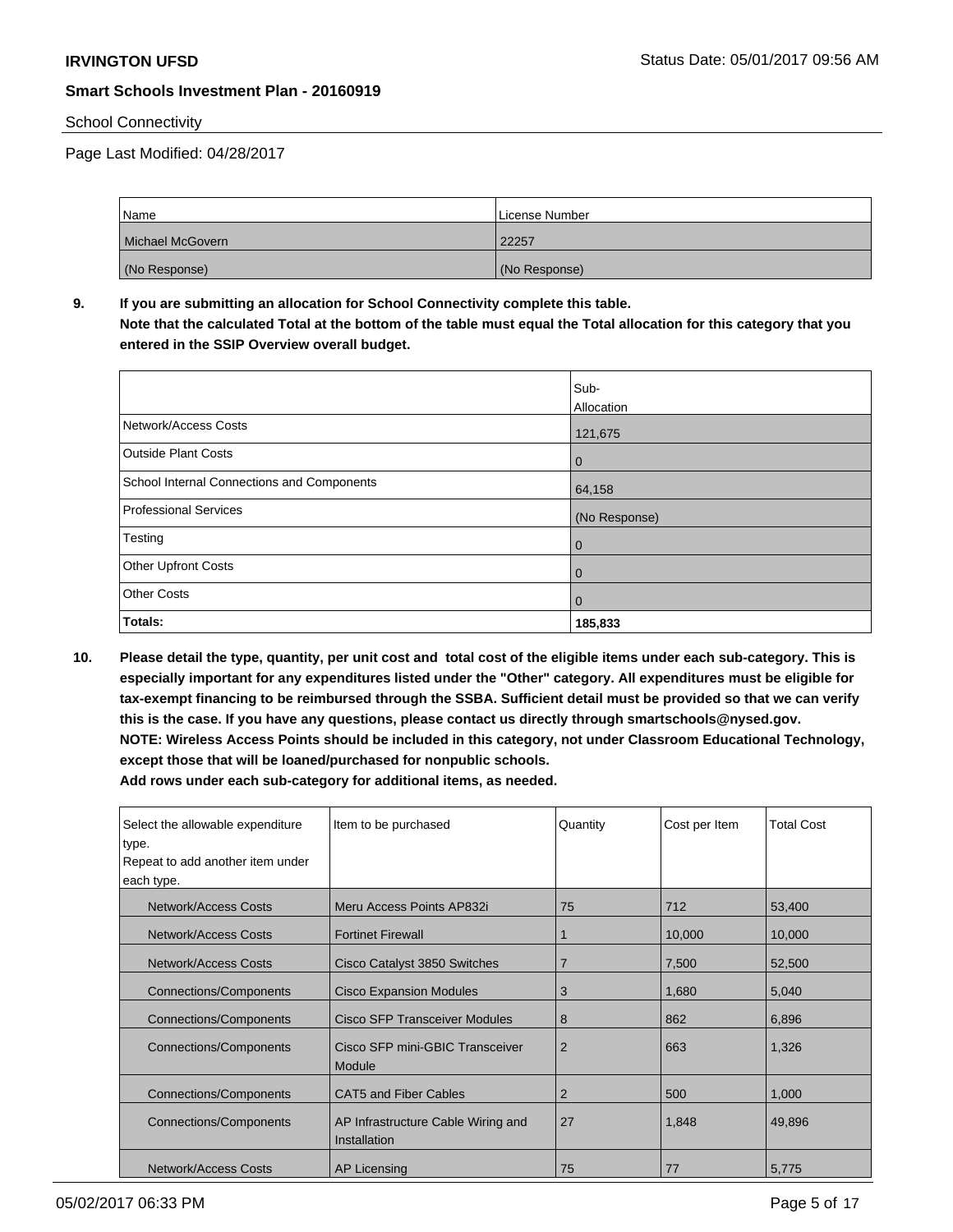Community Connectivity (Broadband and Wireless)

## **Group 1**

**1. Describe how you intend to use Smart Schools Bond Act funds for high-speed broadband and/or wireless connectivity projects in the community.**

(No Response)

**2. Please describe how the proposed project(s) will promote student achievement and increase student and/or staff access to the Internet in a manner that enhances student learning and/or instruction outside of the school day and/or school building.**

(No Response)

**3. Community connectivity projects must comply with all the necessary local building codes and regulations (building and related permits are not required prior to plan submission).**

 $\Box$  I certify that we will comply with all the necessary local building codes and regulations.

**4. Please describe the physical location of the proposed investment.**

(No Response)

**5. Please provide the initial list of partners participating in the Community Connectivity Broadband Project, along with their Federal Tax Identification (Employer Identification) number.**

| <b>Project Partners</b> | Federal ID#   |
|-------------------------|---------------|
| (No Response)           | (No Response) |

**6. If you are submitting an allocation for Community Connectivity, complete this table. Note that the calculated Total at the bottom of the table must equal the Total allocation for this category that you entered in the SSIP Overview overall budget.**

|                                    | Sub-Allocation |
|------------------------------------|----------------|
| Network/Access Costs               | (No Response)  |
| Outside Plant Costs                | (No Response)  |
| <b>Tower Costs</b>                 | (No Response)  |
| <b>Customer Premises Equipment</b> | (No Response)  |
| Professional Services              | (No Response)  |
| Testing                            | (No Response)  |
| <b>Other Upfront Costs</b>         | (No Response)  |
| <b>Other Costs</b>                 | (No Response)  |
| Totals:                            | 0              |

**7. Please detail the type, quantity, per unit cost and total cost of the eligible items under each sub-category. This is especially important for any expenditures listed under the "Other" category. All expenditures must be capital-bond eligible to be reimbursed through the SSBA. If you have any questions, please contact us directly through smartschools@nysed.gov.**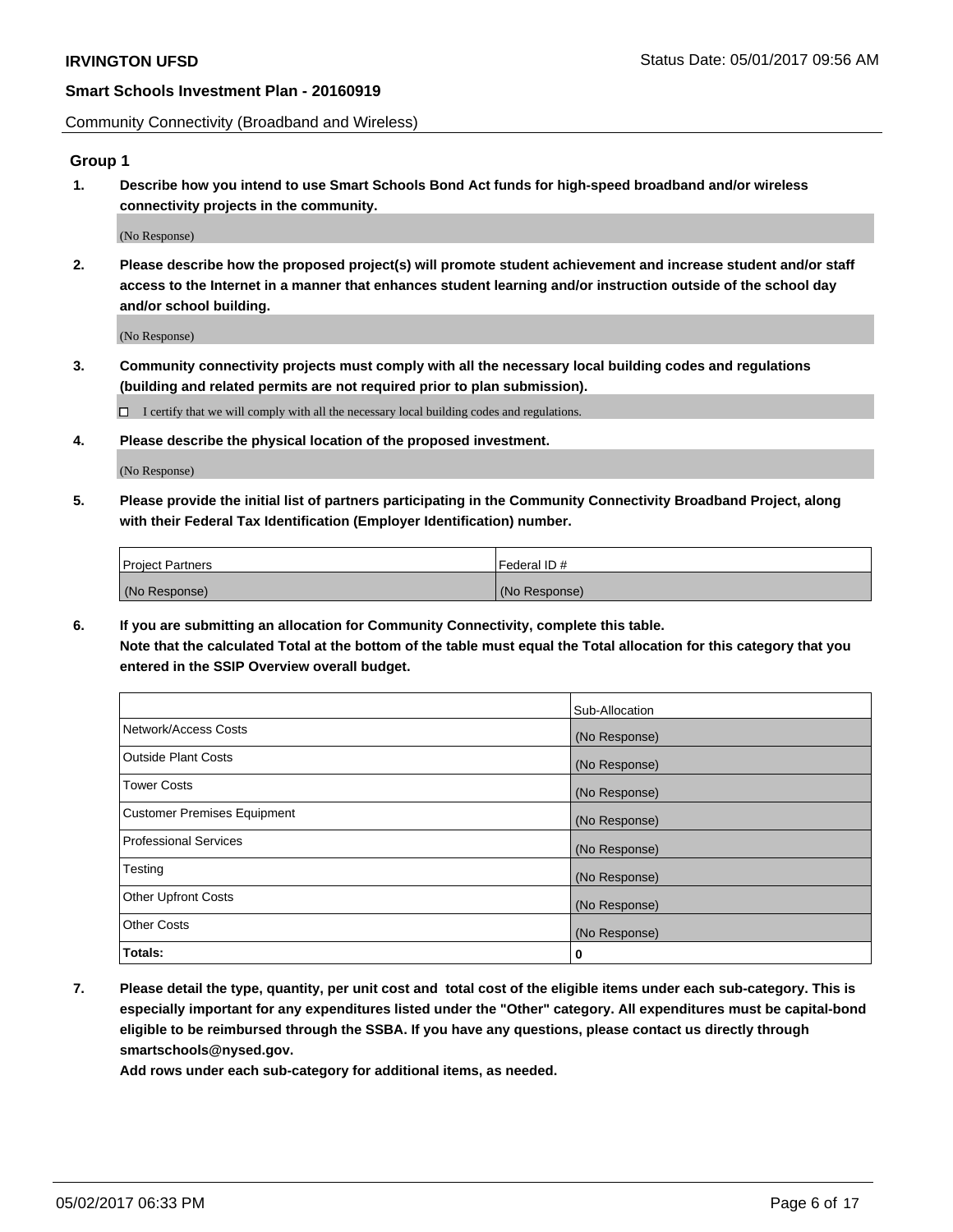Community Connectivity (Broadband and Wireless)

| Select the allowable expenditure<br>type. | Item to be purchased | Quantity      | Cost per Item | <b>Total Cost</b> |
|-------------------------------------------|----------------------|---------------|---------------|-------------------|
| Repeat to add another item under          |                      |               |               |                   |
| each type.                                |                      |               |               |                   |
| (No Response)                             | (No Response)        | (No Response) | (No Response) | (No Response)     |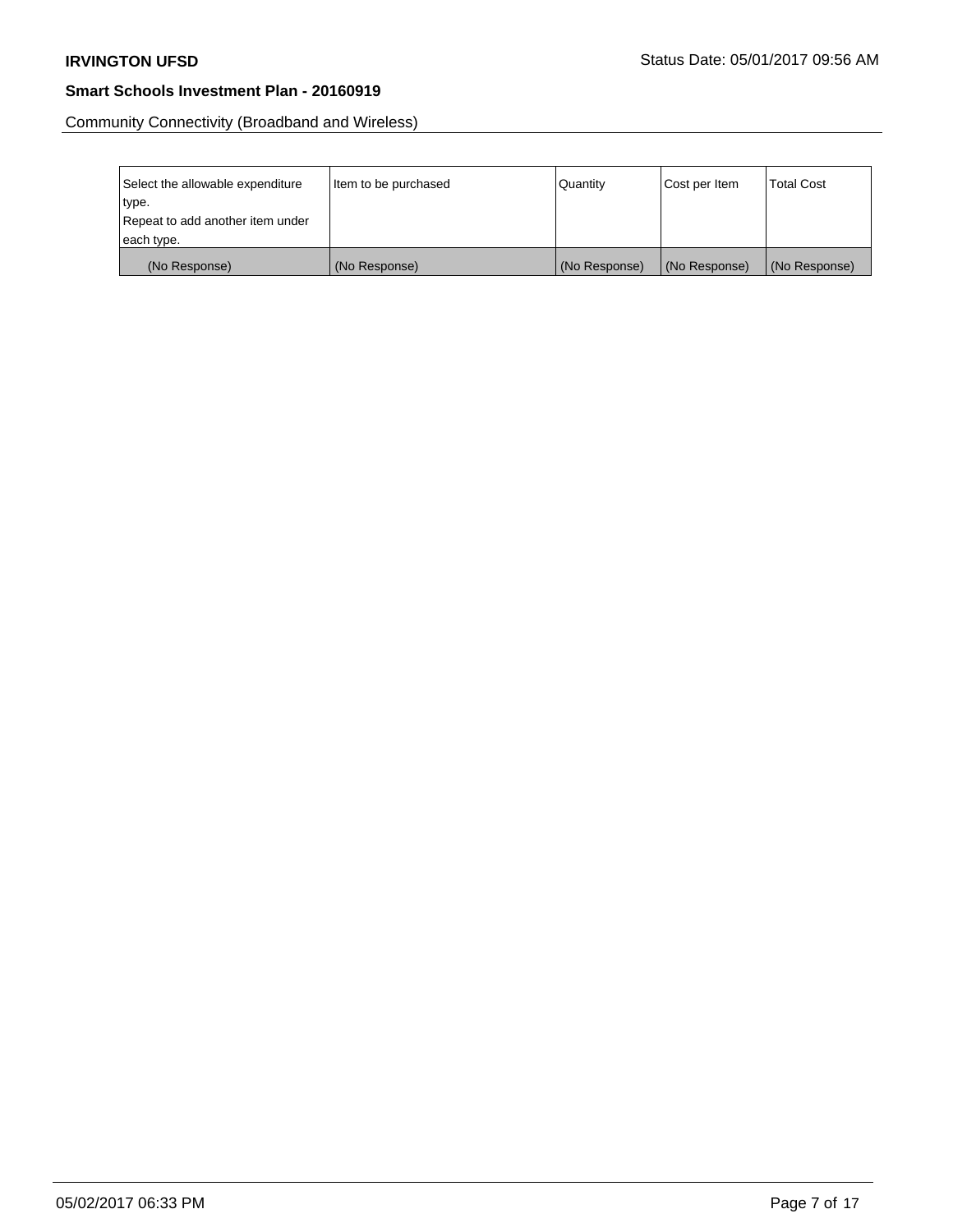#### Classroom Learning Technology

### **Questions**

**1. In order for students and faculty to receive the maximum benefit from the technology made available under the Smart Schools Bond Act, their school buildings must possess sufficient connectivity infrastructure to ensure that devices can be used during the school day. Smart Schools Investment Plans must demonstrate that sufficient infrastructure that meets the Federal Communications Commission's 100 Mbps per 1,000 students standard currently exists in the buildings where new devices will be deployed, or is a planned use of a portion of Smart Schools Bond Act funds, or is under development through another funding source.**

**Smart Schools Bond Act funds used for technology infrastructure or classroom technology investments must increase the number of school buildings that meet or exceed the minimum speed standard of 100 Mbps per 1,000 students and staff within 12 months. This standard may be met on either a contracted 24/7 firm service or a "burstable" capability. If the standard is met under the burstable criteria, it must be:**

**1. Specifically codified in a service contract with a provider, and**

**2. Guaranteed to be available to all students and devices as needed, particularly during periods of high demand, such as computer-based testing (CBT) periods.**

**Please describe how your district already meets or is planning to meet this standard within 12 months of plan submission.**

(No Response)

- **1a. If a district believes that it will be impossible to meet this standard within 12 months, it may apply for a waiver of this requirement, as described on the Smart Schools website. The waiver must be filed and approved by SED prior to submitting this survey.**
	- $\Box$  By checking this box, you are certifying that the school district has an approved waiver of this requirement on file with the New York State Education Department.

#### **2. Connectivity Speed Calculator (Required)**

|                         | Number of<br><b>Students</b> | Multiply by<br>100 Kbps | Divide by 1000 Current Speed<br>to Convert to<br>Required<br>Speed in Mb | l in Mb          | Expected<br>Speed to be<br>Attained Within   Required<br>12 Months | <b>Expected Date</b><br><b>When</b><br>Speed Will be<br>Met |
|-------------------------|------------------------------|-------------------------|--------------------------------------------------------------------------|------------------|--------------------------------------------------------------------|-------------------------------------------------------------|
| <b>Calculated Speed</b> | (No<br>Response)             | (No Response)           | (No<br>Response)                                                         | (No<br>Response) | (No<br>Response)                                                   | (No<br>Response)                                            |

**3. If the district wishes to have students and staff access the Internet from wireless devices within the school building, or in close proximity to it, it must first ensure that it has a robust Wi-Fi network in place that has sufficient bandwidth to meet user demand.**

**Please describe how you have quantified this demand and how you plan to meet this demand.**

(No Response)

**4. All New York State public school districts are required to complete and submit an Instructional Technology Plan survey to the New York State Education Department in compliance with Section 753 of the Education Law and per Part 100.12 of the Commissioner's Regulations.**

**Districts that include educational technology purchases as part of their Smart Schools Investment Plan must have a submitted and approved Instructional Technology Plan survey on file with the New York State Education Department.**

By checking this box, you are certifying that the school district has an approved Instructional Technology Plan survey on file with the New York State Education Department.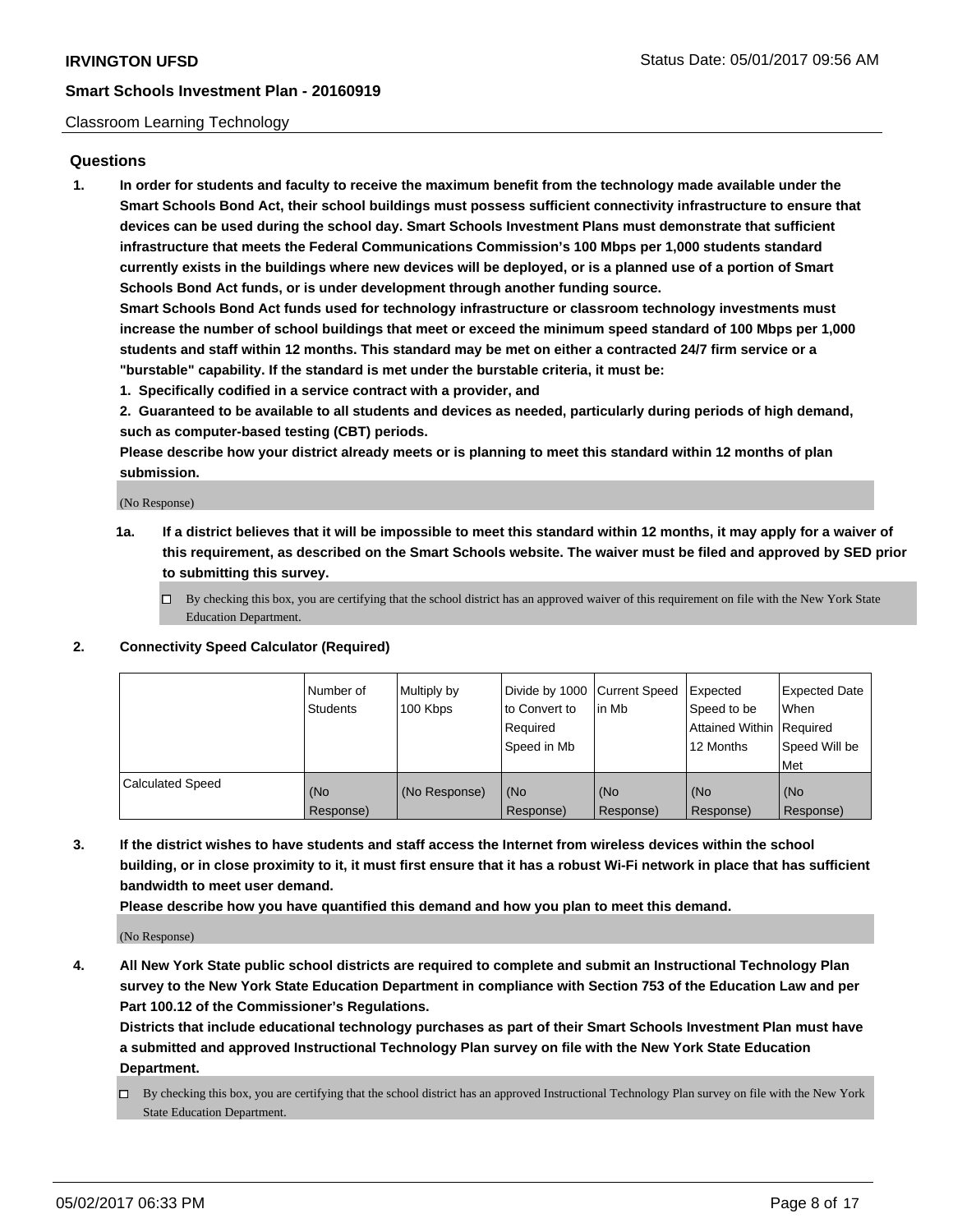#### Classroom Learning Technology

**5. Describe the devices you intend to purchase and their compatibility with existing or planned platforms or systems. Specifically address the adequacy of each facility's electrical, HVAC and other infrastructure necessary to install and support the operation of the planned technology.**

(No Response)

- **6. Describe how the proposed technology purchases will:**
	- **> enhance differentiated instruction;**
	- **> expand student learning inside and outside the classroom;**
	- **> benefit students with disabilities and English language learners; and**
	- **> contribute to the reduction of other learning gaps that have been identified within the district.**

**The expectation is that districts will place a priority on addressing the needs of students who struggle to succeed in a rigorous curriculum. Responses in this section should specifically address this concern and align with the district's Instructional Technology Plan (in particular Question 2 of E. Curriculum and Instruction: "Does the district's instructional technology plan address the needs of students with disabilities to ensure equitable access to instruction, materials and assessments?" and Question 3 of the same section: "Does the district's instructional technology plan address the provision of assistive technology specifically for students with disabilities to ensure access to and participation in the general curriculum?"**

(No Response)

**7. Where appropriate, describe how the proposed technology purchases will enhance ongoing communication with parents and other stakeholders and help the district facilitate technology-based regional partnerships, including distance learning and other efforts.**

(No Response)

**8. Describe the district's plan to provide professional development to ensure that administrators, teachers and staff can employ the technology purchased to enhance instruction successfully.**

**Note: This response should be aligned and expanded upon in accordance with your district's response to Question 1 of F. Professional Development of your Instructional Technology Plan: "Please provide a summary of professional development offered to teachers and staff, for the time period covered by this plan, to support technology to enhance teaching and learning. Please include topics, audience and method of delivery within your summary."**

(No Response)

- **9. Districts must contact the SUNY/CUNY teacher preparation program that supplies the largest number of the district's new teachers to request advice on innovative uses and best practices at the intersection of pedagogy and educational technology.**
	- By checking this box, you certify that you have contacted the SUNY/CUNY teacher preparation program that supplies the largest number of your new teachers to request advice on these issues.
	- **9a. Please enter the name of the SUNY or CUNY Institution that you contacted.**

(No Response)

**9b. Enter the primary Institution phone number.**

(No Response)

**9c. Enter the name of the contact person with whom you consulted and/or will be collaborating with on innovative uses of technology and best practices.**

(No Response)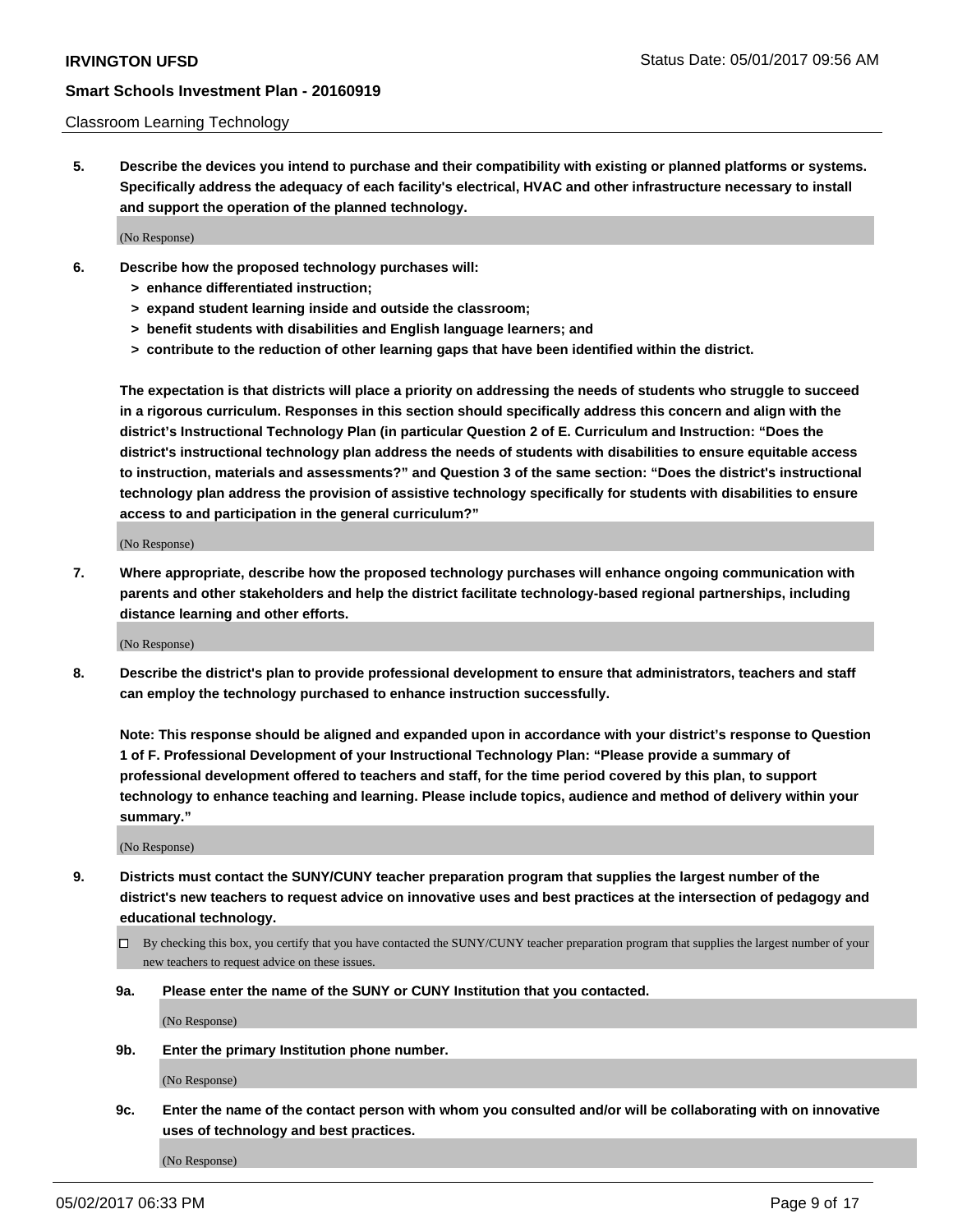#### Classroom Learning Technology

**10. A district whose Smart Schools Investment Plan proposes the purchase of technology devices and other hardware must account for nonpublic schools in the district.**

**Are there nonpublic schools within your school district?**

- □ Yes
- $\square$  No
- **11. Nonpublic Classroom Technology Loan Calculator**

**The Smart Schools Bond Act provides that any Classroom Learning Technology purchases made using Smart Schools funds shall be lent, upon request, to nonpublic schools in the district. However, no school district shall be required to loan technology in amounts greater than the total obtained and spent on technology pursuant to the Smart Schools Bond Act and the value of such loan may not exceed the total of \$250 multiplied by the nonpublic school enrollment in the base year at the time of enactment.**

#### **See:**

**http://www.p12.nysed.gov/mgtserv/smart\_schools/docs/Smart\_Schools\_Bond\_Act\_Guidance\_04.27.15\_Final.pdf.**

|                                     | 1. Classroom<br>Technology<br>Sub-allocation | l 2. Public<br>Enrollment<br>$(2014 - 15)$ | 3. Nonpublic<br>Enrollment<br>(2014-15) | l 4. Sum of<br>Public and<br>l Nonpublic<br>Enrollment                                        | 15. Total Per<br>Pupil Sub-<br>l allocation | l 6. Total<br>Nonpublic Loan<br>Amount |
|-------------------------------------|----------------------------------------------|--------------------------------------------|-----------------------------------------|-----------------------------------------------------------------------------------------------|---------------------------------------------|----------------------------------------|
| Calculated Nonpublic Loan<br>Amount |                                              |                                            |                                         | (No Response)   (No Response)   (No Response)   (No Response)   (No Response)   (No Response) |                                             |                                        |

**12. To ensure the sustainability of technology purchases made with Smart Schools funds, districts must demonstrate a long-term plan to maintain and replace technology purchases supported by Smart Schools Bond Act funds. This sustainability plan shall demonstrate a district's capacity to support recurring costs of use that are ineligible for Smart Schools Bond Act funding such as device maintenance, technical support, Internet and wireless fees, maintenance of hotspots, staff professional development, building maintenance and the replacement of incidental items. Further, such a sustainability plan shall include a long-term plan for the replacement of purchased devices and equipment at the end of their useful life with other funding sources.**

 $\Box$  By checking this box, you certify that the district has a sustainability plan as described above.

**13. Districts must ensure that devices purchased with Smart Schools Bond funds will be distributed, prepared for use, maintained and supported appropriately. Districts must maintain detailed device inventories in accordance with generally accepted accounting principles.**

By checking this box, you certify that the district has a distribution and inventory management plan and system in place.

**14. If you are submitting an allocation for Classroom Learning Technology complete this table. Note that the calculated Total at the bottom of the table must equal the Total allocation for this category that you entered in the SSIP Overview overall budget.**

|                          | Sub-Allocation |
|--------------------------|----------------|
| Interactive Whiteboards  | (No Response)  |
| <b>Computer Servers</b>  | (No Response)  |
| <b>Desktop Computers</b> | (No Response)  |
| Laptop Computers         | (No Response)  |
| <b>Tablet Computers</b>  | (No Response)  |
| <b>Other Costs</b>       | (No Response)  |
| Totals:                  | 0              |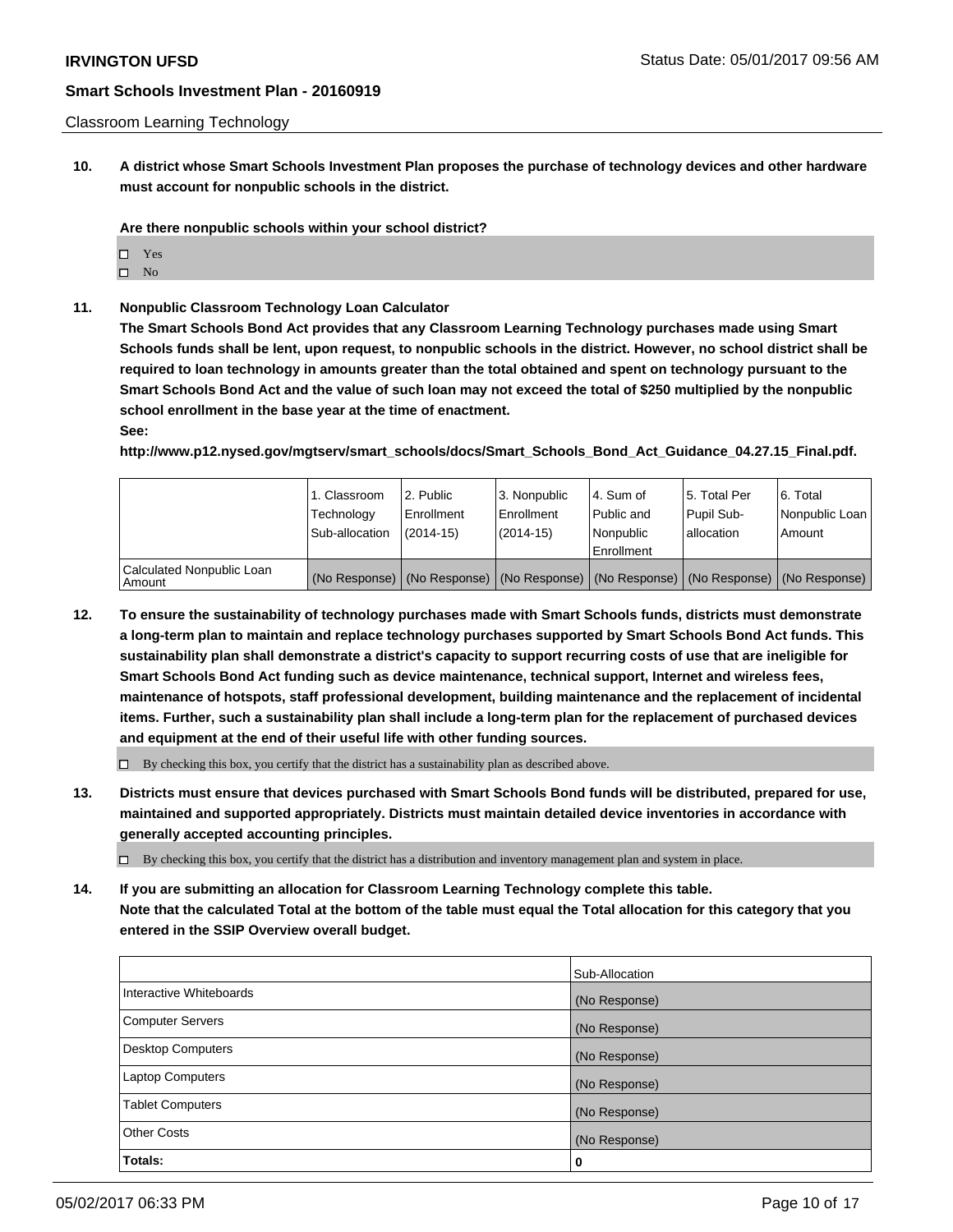#### Classroom Learning Technology

**15. Please detail the type, quantity, per unit cost and total cost of the eligible items under each sub-category. This is especially important for any expenditures listed under the "Other" category. All expenditures must be capital-bond eligible to be reimbursed through the SSBA. If you have any questions, please contact us directly through smartschools@nysed.gov.**

**Please specify in the "Item to be Purchased" field which specific expenditures and items are planned to meet the district's nonpublic loan requirement, if applicable.**

**NOTE: Wireless Access Points that will be loaned/purchased for nonpublic schools should ONLY be included in this category, not under School Connectivity, where public school districts would list them.**

| Select the allowable expenditure | I Item to be Purchased | Quantity      | Cost per Item | <b>Total Cost</b> |
|----------------------------------|------------------------|---------------|---------------|-------------------|
| type.                            |                        |               |               |                   |
| Repeat to add another item under |                        |               |               |                   |
| each type.                       |                        |               |               |                   |
| (No Response)                    | (No Response)          | (No Response) | (No Response) | (No Response)     |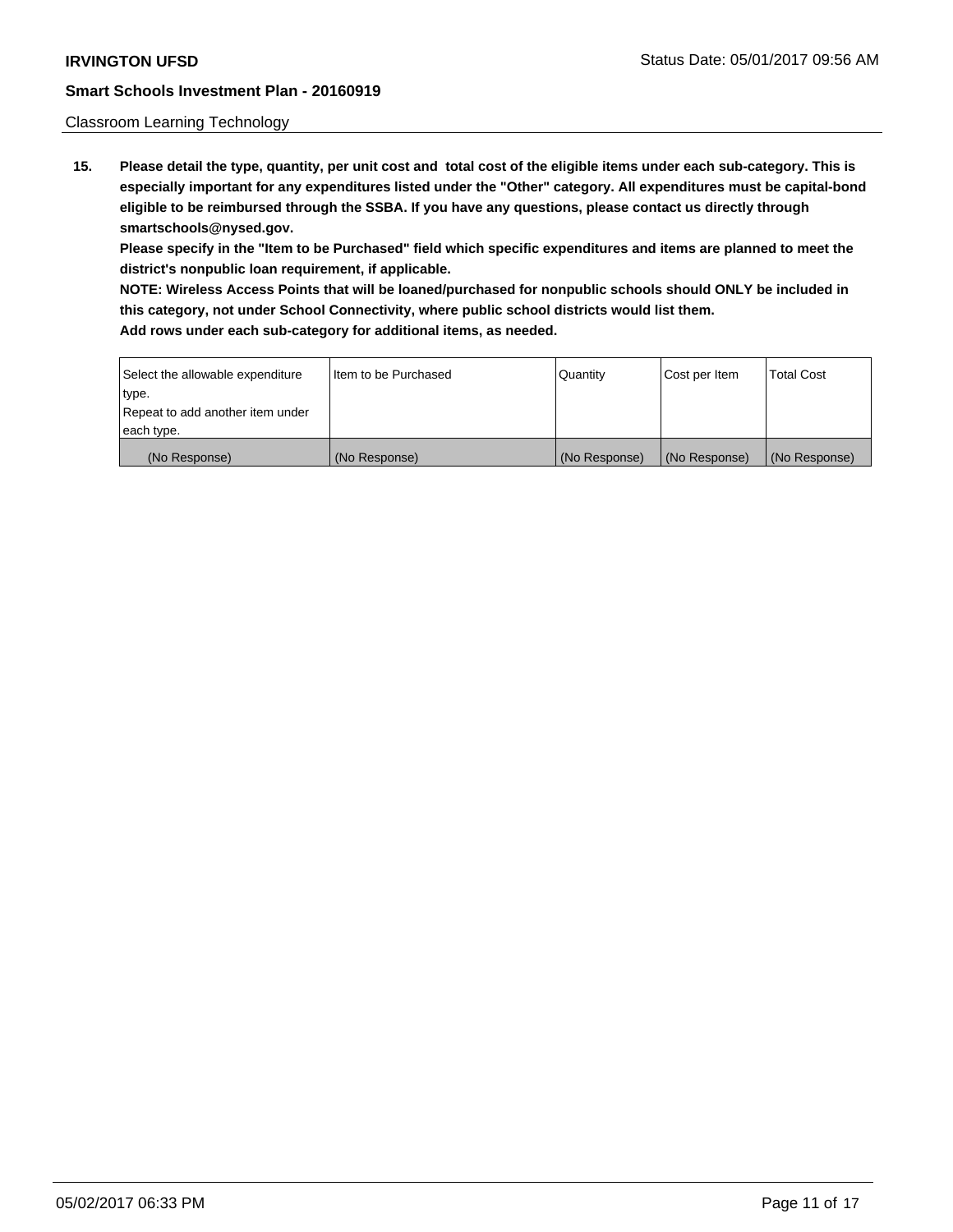#### Pre-Kindergarten Classrooms

## **Group 1**

**1. Provide information regarding how and where the district is currently serving pre-kindergarten students and justify the need for additional space with enrollment projections over 3 years.**

(No Response)

- **2. Describe the district's plan to construct, enhance or modernize education facilities to accommodate prekindergarten programs. Such plans must include:**
	- **Specific descriptions of what the district intends to do to each space;**
	- **An affirmation that pre-kindergarten classrooms will contain a minimum of 900 square feet per classroom;**
	- **The number of classrooms involved;**
	- **The approximate construction costs per classroom; and**

**- Confirmation that the space is district-owned or has a long-term lease that exceeds the probable useful life of the improvements.**

(No Response)

**3. Smart Schools Bond Act funds may only be used for capital construction costs. Describe the type and amount of additional funds that will be required to support ineligible ongoing costs (e.g. instruction, supplies) associated with any additional pre-kindergarten classrooms that the district plans to add.**

(No Response)

**4. All plans and specifications for the erection, repair, enlargement or remodeling of school buildings in any public school district in the State must be reviewed and approved by the Commissioner. Districts that plan capital projects using their Smart Schools Bond Act funds will undergo a Preliminary Review Process by the Office of Facilities Planning.**

**Please indicate on a separate row each project number given to you by the Office of Facilities Planning.**

| Project Number |  |
|----------------|--|
| (No Response)  |  |

**5. If you have made an allocation for Pre-Kindergarten Classrooms, complete this table.**

**Note that the calculated Total at the bottom of the table must equal the Total allocation for this category that you entered in the SSIP Overview overall budget.**

|                                          | Sub-Allocation |
|------------------------------------------|----------------|
| Construct Pre-K Classrooms               | (No Response)  |
| Enhance/Modernize Educational Facilities | (No Response)  |
| Other Costs                              | (No Response)  |
| Totals:                                  | 0              |

**6. Please detail the type, quantity, per unit cost and total cost of the eligible items under each sub-category. This is especially important for any expenditures listed under the "Other" category. All expenditures must be capital-bond eligible to be reimbursed through the SSBA. If you have any questions, please contact us directly through smartschools@nysed.gov.**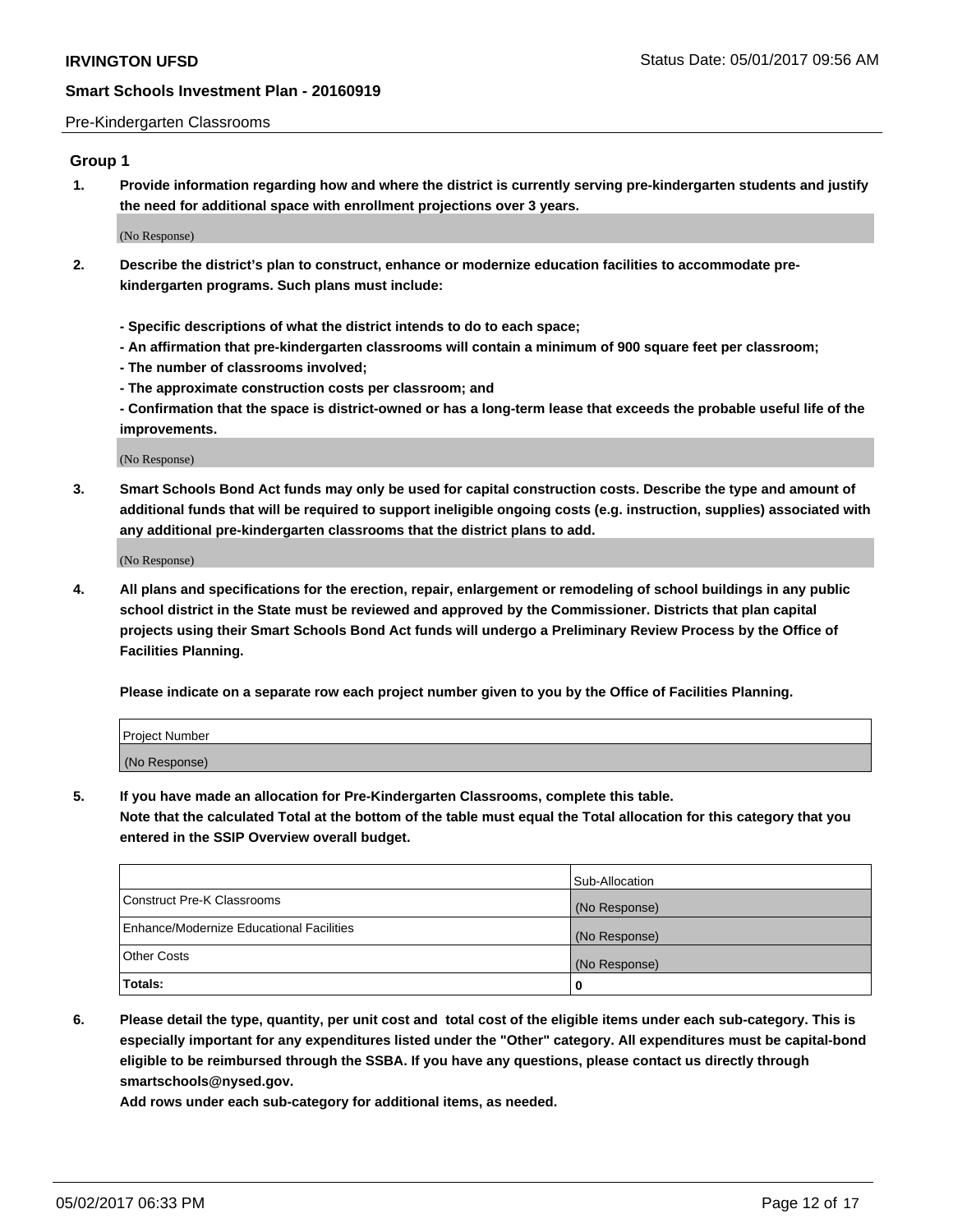Pre-Kindergarten Classrooms

| Select the allowable expenditure<br>'type.     | Item to be purchased | Quantity      | Cost per Item | <b>Total Cost</b> |
|------------------------------------------------|----------------------|---------------|---------------|-------------------|
| Repeat to add another item under<br>each type. |                      |               |               |                   |
| (No Response)                                  | (No Response)        | (No Response) | (No Response) | (No Response)     |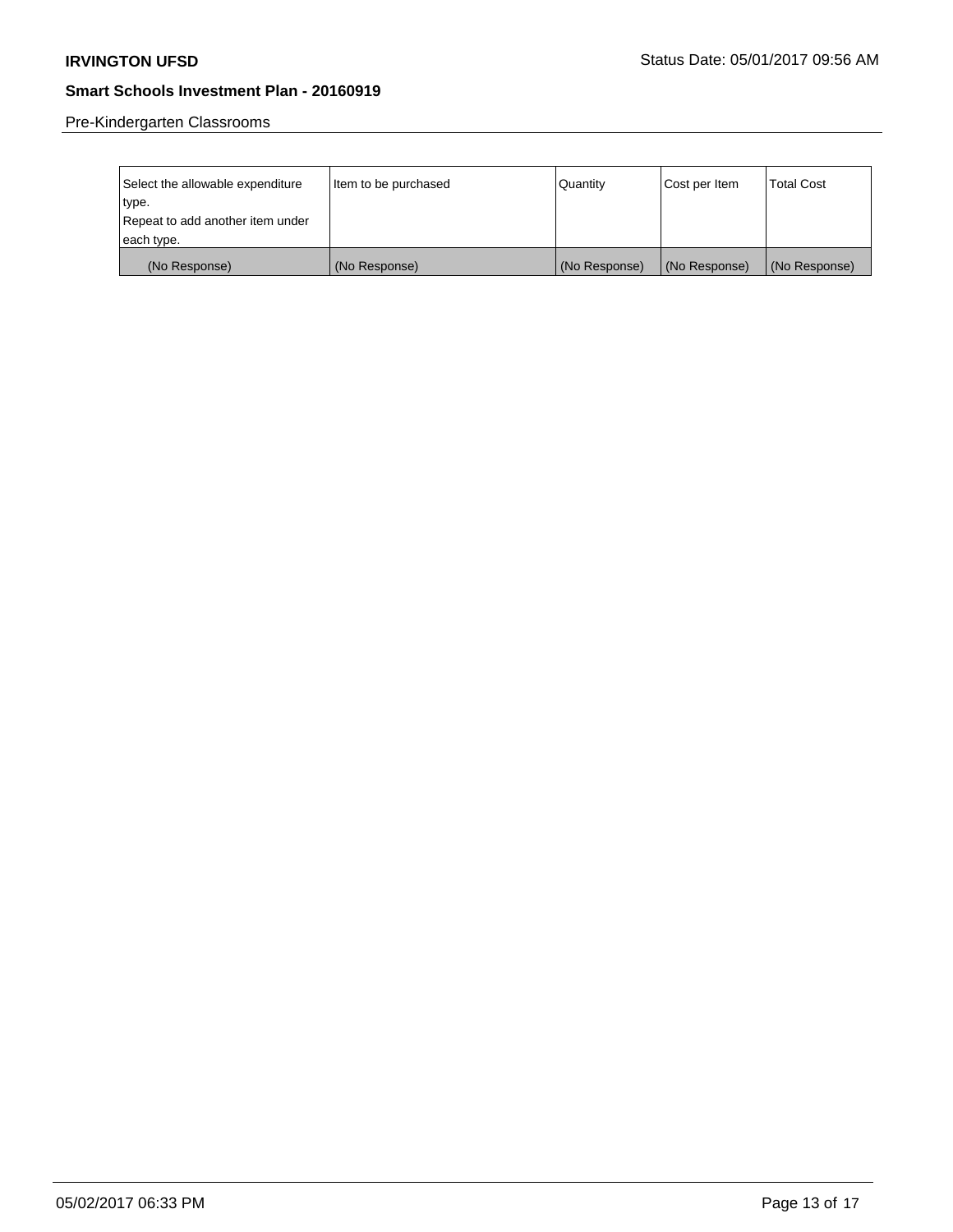Replace Transportable Classrooms

## **Group 1**

**1. Describe the district's plan to construct, enhance or modernize education facilities to provide high-quality instructional space by replacing transportable classrooms.**

(No Response)

**2. All plans and specifications for the erection, repair, enlargement or remodeling of school buildings in any public school district in the State must be reviewed and approved by the Commissioner. Districts that plan capital projects using their Smart Schools Bond Act funds will undergo a Preliminary Review Process by the Office of Facilities Planning.**

**Please indicate on a separate row each project number given to you by the Office of Facilities Planning.**

| Project Number |  |
|----------------|--|
| (No Response)  |  |

**3. For large projects that seek to blend Smart Schools Bond Act dollars with other funds, please note that Smart Schools Bond Act funds can be allocated on a pro rata basis depending on the number of new classrooms built that directly replace transportable classroom units.**

**If a district seeks to blend Smart Schools Bond Act dollars with other funds describe below what other funds are being used and what portion of the money will be Smart Schools Bond Act funds.**

(No Response)

**4. If you have made an allocation for Replace Transportable Classrooms, complete this table. Note that the calculated Total at the bottom of the table must equal the Total allocation for this category that you entered in the SSIP Overview overall budget.**

|                                                | Sub-Allocation |
|------------------------------------------------|----------------|
| Construct New Instructional Space              | (No Response)  |
| Enhance/Modernize Existing Instructional Space | (No Response)  |
| Other Costs                                    | (No Response)  |
| Totals:                                        | 0              |

**5. Please detail the type, quantity, per unit cost and total cost of the eligible items under each sub-category. This is especially important for any expenditures listed under the "Other" category. All expenditures must be capital-bond eligible to be reimbursed through the SSBA. If you have any questions, please contact us directly through smartschools@nysed.gov.**

| Select the allowable expenditure | Item to be purchased | Quantity      | Cost per Item | <b>Total Cost</b> |
|----------------------------------|----------------------|---------------|---------------|-------------------|
| type.                            |                      |               |               |                   |
| Repeat to add another item under |                      |               |               |                   |
| each type.                       |                      |               |               |                   |
| (No Response)                    | (No Response)        | (No Response) | (No Response) | (No Response)     |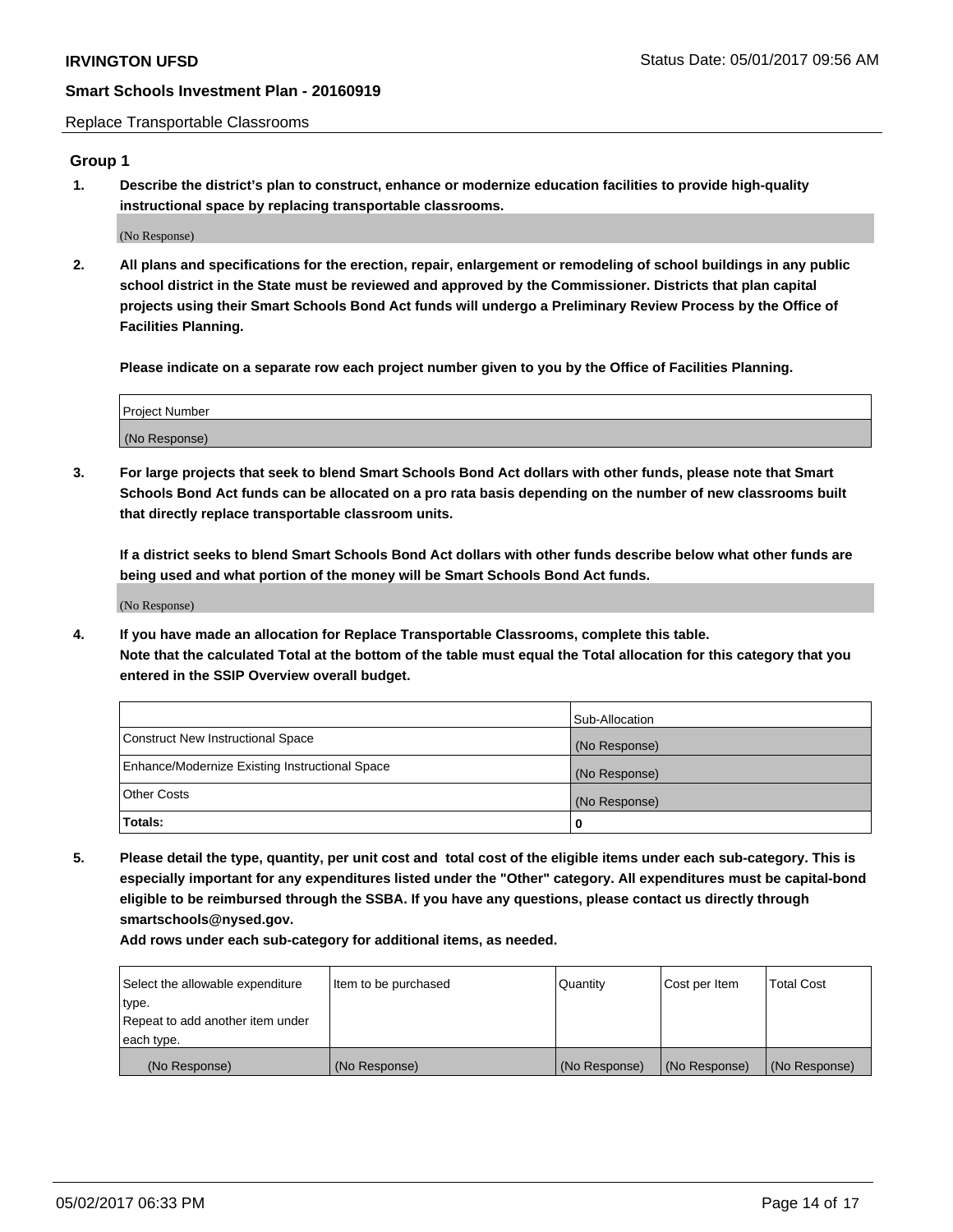#### High-Tech Security Features

## **Group 1**

**1. Describe how you intend to use Smart Schools Bond Act funds to install high-tech security features in school buildings and on school campuses.**

(No Response)

**2. All plans and specifications for the erection, repair, enlargement or remodeling of school buildings in any public school district in the State must be reviewed and approved by the Commissioner. Districts that plan capital projects using their Smart Schools Bond Act funds will undergo a Preliminary Review Process by the Office of Facilities Planning.** 

**Please indicate on a separate row each project number given to you by the Office of Facilities Planning.**

| <b>Project Number</b> |  |
|-----------------------|--|
| (No Response)         |  |

- **3. Was your project deemed eligible for streamlined Review?**
	- Yes  $\square$  No
- **4. Include the name and license number of the architect or engineer of record.**

| <b>Name</b>   | License Number |
|---------------|----------------|
| (No Response) | (No Response)  |

**5. If you have made an allocation for High-Tech Security Features, complete this table. Note that the calculated Total at the bottom of the table must equal the Total allocation for this category that you entered in the SSIP Overview overall budget.**

|                                                      | Sub-Allocation |
|------------------------------------------------------|----------------|
| Capital-Intensive Security Project (Standard Review) | (No Response)  |
| <b>Electronic Security System</b>                    | (No Response)  |
| <b>Entry Control System</b>                          | (No Response)  |
| Approved Door Hardening Project                      | (No Response)  |
| <b>Other Costs</b>                                   | (No Response)  |
| Totals:                                              | 0              |

**6. Please detail the type, quantity, per unit cost and total cost of the eligible items under each sub-category. This is especially important for any expenditures listed under the "Other" category. All expenditures must be capital-bond eligible to be reimbursed through the SSBA. If you have any questions, please contact us directly through smartschools@nysed.gov.**

| Select the allowable expenditure | Item to be purchased | Quantity      | Cost per Item | <b>Total Cost</b> |
|----------------------------------|----------------------|---------------|---------------|-------------------|
| type.                            |                      |               |               |                   |
| Repeat to add another item under |                      |               |               |                   |
| each type.                       |                      |               |               |                   |
| (No Response)                    | (No Response)        | (No Response) | (No Response) | (No Response)     |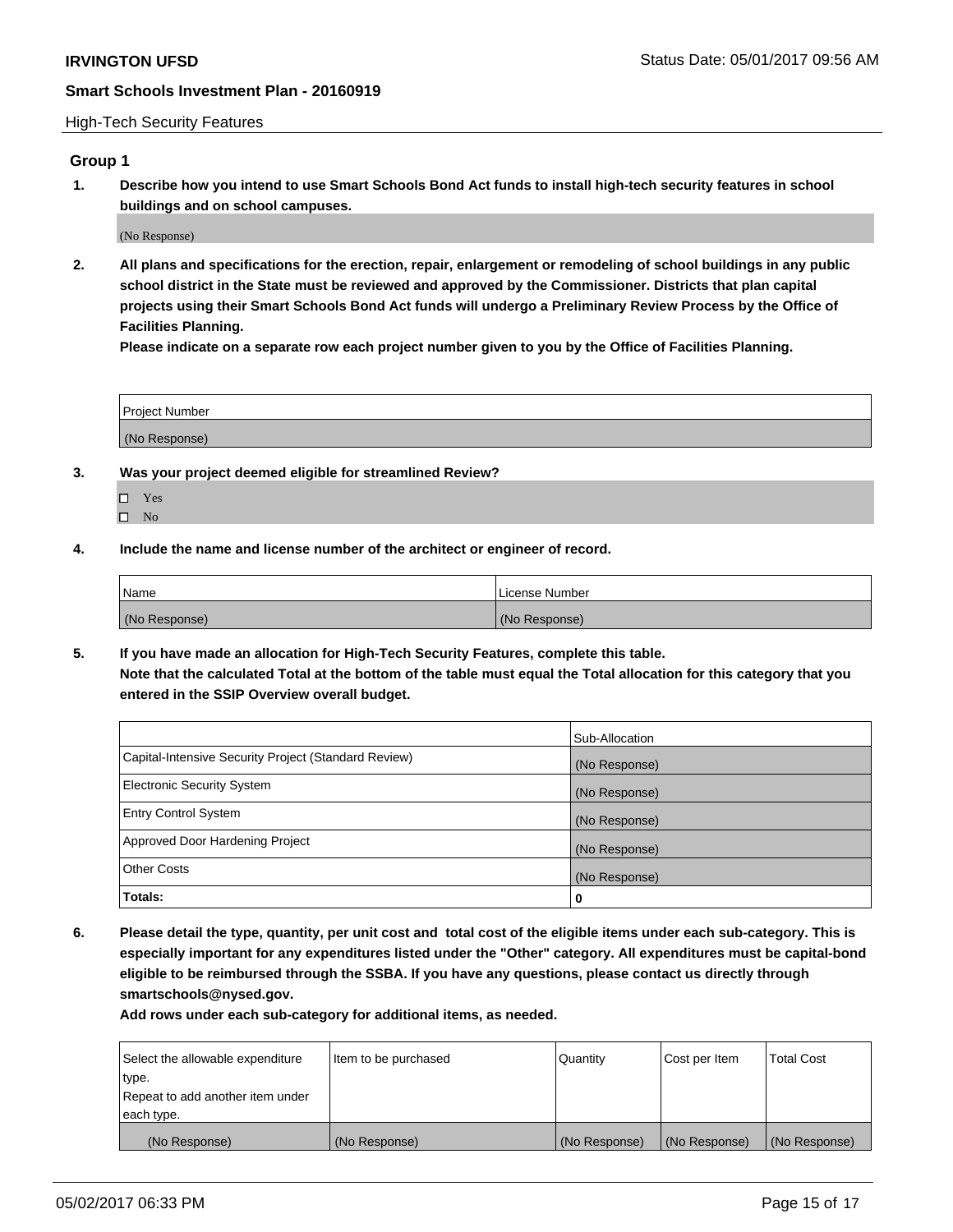Report